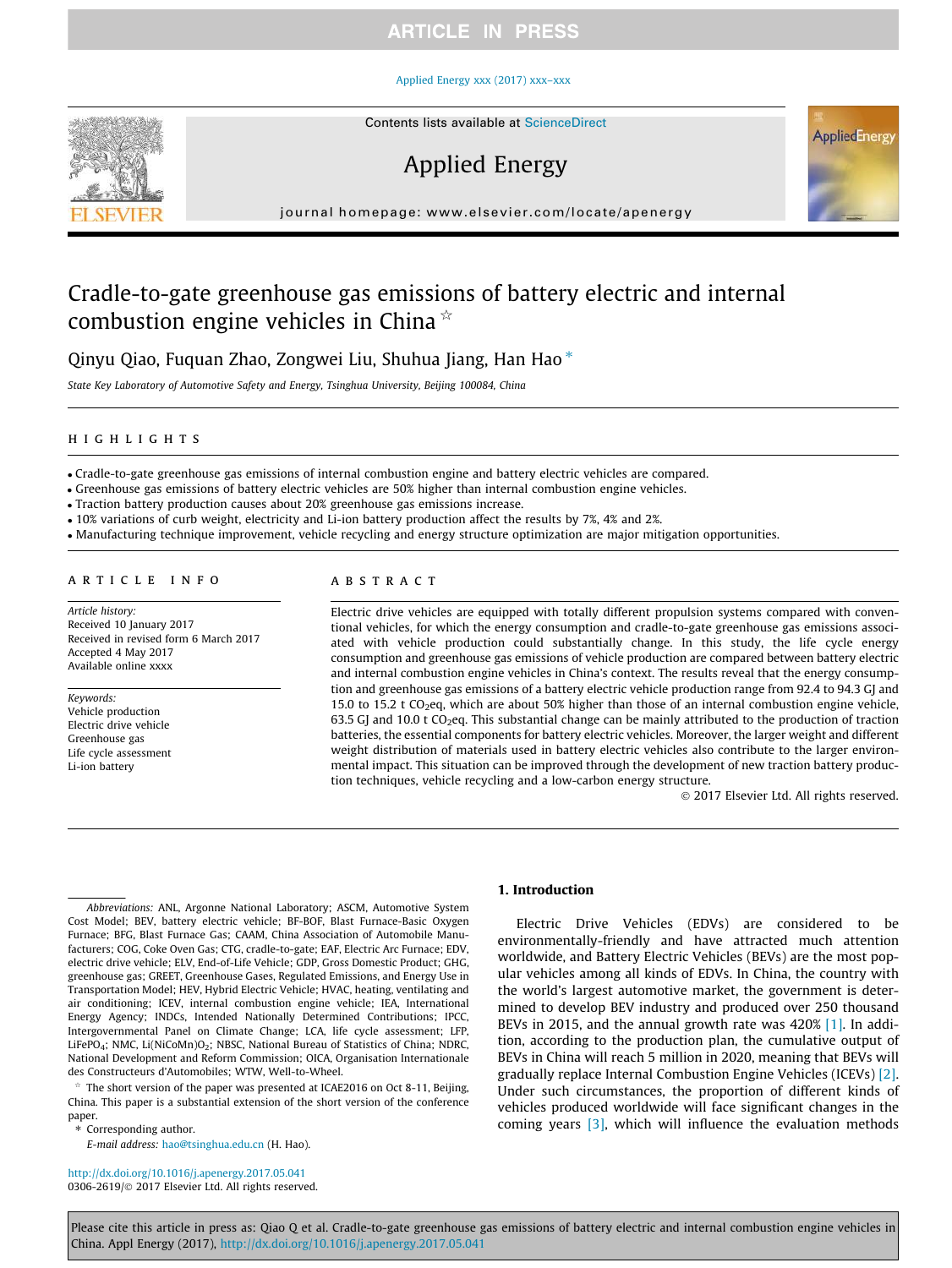<span id="page-1-0"></span>and results of the energy consumption and environmental impact associated with future vehicles, especially in China.

In recent years, many scholars have carried out research on this subject and provided several important results. However, many of them paid more attention to the use phase, which is also called the Well-to-Wheel (WTW) stage. Lewis (2014) evaluated the life cycle environmental benefits of vehicle electrification and weight reduction, which was mainly based on the fuel combustion during the use phase  $[4]$ . Yuan (2015) estimated the energy consumption and WTW  $CO<sub>2</sub>$  emissions of BEV range in China. It was indicated that short driving range and low speeds could help reduce the environmental impact [\[5\].](#page-11-0) Zeng (2016) paid attention to the WTW GHG emissions of conventional motor vehicles in China, pointing out that low-carbon policies in road transportation was necessary [\[6\].](#page-11-0) Oris (2016) provided the estimation results about the environmental impact of vehicles in five different countries, revealing that BEVs were the potential alternatives which can help reduce fuel consumption and emissions in the transport sector [\[7\].](#page-11-0) Bicer (2016) conducted research on the emissions from vehicles using different fuels, such as hydrogen, methanol and electricity. Hydrogen driven vehicles were proved to be more environmentally-friendly [\[8\].](#page-11-0) Onn (2017) compared the WTW emissions of several kinds of vehicles on the Malaysian electricity mix. The results indicated that Hybrid Electric Vehicles (HEVs) were promised to be cleaner for developing countries [\[9\]](#page-11-0).

Although the use phase is dominant when considering the life cycle environmental impact, the production phase is an important supplement and has caused wide concern due to the great environmental impact of traction battery production. Hawkins (2013) established a complete Life Cycle Assessment (LCA) model for vehicles, including production, use, disposal and recycling. The author pointed out that although the energy consumption and emissions from the use phase generally accounted for the majority, the influence of the production phase is significant [\[10\].](#page-11-0) Sharma (2013) qualified the performance of BEVs on Greenhouse Gas (GHG) emissions under the Australian driving conditions [\[11\]](#page-11-0). The vehicle production phase was studied by decomposing the vehicles into several major parts. Wang (2013) estimated the life cycle emissions of different vehicles in China and pointed out that the performance of BEVs was not ideal with China's generation mix and manufacturing techniques [\[12\].](#page-11-0) Nanaki (2013) paid attention to both vehicle production and use phases of vehicles in Greece. It proved that the source of electricity could greatly affect the benefits of BEVs [\[13\]](#page-11-0). Tagliaferria (2016) calculated the total environmental burdens of BEVs under the technology system of Europe, finding that BEV production was the major impediment to performance [\[14\].](#page-11-0)

Existing studies have provided an important conclusion that BEV production was not exactly perceived in many countries, and the situation must be improved to avoid a negative influence. In fact, with the rapid growth of the automotive industry, global vehicle production reached 90.8 million in 2015 [\[15\]](#page-11-0) and contributed about 5.6 billion tons of  $CO<sub>2</sub>$  emissions to the total level of the manufacturing sector, which accounted for over one third of the energy-related  $CO<sub>2</sub>$  emissions [\[16\].](#page-11-0) When it comes to China's case, the government announced in the Intended Nationally Determined Contributions (INDCs) in 2015 that the national  $CO<sub>2</sub>$  emissions would reach a peak before 2030 and the  $CO<sub>2</sub>$  emissions per unit of Gross Domestic Product (GDP) were expected to decrease by 60–65% compared to the number in 2005 [\[17\].](#page-11-0) The development of BEVs has been prioritized to help achieve the target and BEV production has already become one of the major concerns.

On the other hand, the environmental impact of vehicle production vary greatly owing to discrepancies in manufacturing techniques. Although several referential results have provided by former research, they are far from perfect due to the huge regional differences. Since nobody has anticipated the rapid growth of electric drive vehicles in China, the country with relatively weak manufacturing base and coal based energy structure, most of the former studies were based on the manufacturing process in developed countries and paid little attention to China's case. Only a few studies have mentioned the situation in China with little detailed analysis concentrated on the production phase.

To delve into this subject, this study places emphasis on energy consumption and GHG emissions from vehicle production, especially for BEV production in China, a promising country with the world's largest vehicle output. In order to describe the situation comprehensively, this study employs a Cradle-to-Gate (CTG) framework, in which all the processes, including material production, energy transformation, components production and assembly, are considered. Furthermore, a China-specific database consisting of the relevant data from representative enterprises and a wide range of literature studies is established. This study aims to provide important results on energy consumption and GHG emissions associated with each component, material and energy source throughout the entire vehicle production process in China, which is an important reference for the government to make decisions. Furthermore, the results can help find out major reduction opportunities in the future.

### 2. Methods

#### 2.1. Assumptions and system boundary

A complete CTG system has been employed in this study, including material production and transformation, component manufacturing, battery and other attachment production, assembling and replacements. According to the enterprise investigation and literature review, most of the materials and energy consumed during vehicle production are produced in China. Only a few ores, such as lithium ores, are imported from other countries because China does not have enough resources, and this situation causes minor environmental impact. Therefore, this study assumes that all the vehicle production processes occur in China. Table 1 presents the components in ICEVs and BEVs. [Fig. 1](#page-2-0) presents the stages considered and the calculation logic of the energy consumption and GHG emissions of the entire process. The distribution, use and disposal of vehicles are not included in the system as this study aims to explore the environmental impact of vehicle produc-

| Table 1                       |  |  |
|-------------------------------|--|--|
| Components in ICEVs and BEVs. |  |  |

| <b>ICEV</b>                                                  | <b>BEV</b>                            |  |  |  |  |  |  |
|--------------------------------------------------------------|---------------------------------------|--|--|--|--|--|--|
| Common components                                            |                                       |  |  |  |  |  |  |
| Body: including body-in-white, interior, exterior, and glass |                                       |  |  |  |  |  |  |
| Chassis (without battery)                                    |                                       |  |  |  |  |  |  |
| Respective components                                        |                                       |  |  |  |  |  |  |
| Powertrain system                                            |                                       |  |  |  |  |  |  |
| Engine unit                                                  | Powertrain thermal system             |  |  |  |  |  |  |
| Engine fuel storage system                                   | Powertrain electrical system          |  |  |  |  |  |  |
| Powertrain thermal system                                    | .                                     |  |  |  |  |  |  |
| Exhaust systemEmission control                               |                                       |  |  |  |  |  |  |
| electronics                                                  |                                       |  |  |  |  |  |  |
| Powertrain electrical system                                 |                                       |  |  |  |  |  |  |
| .                                                            |                                       |  |  |  |  |  |  |
| Transmission system<br>Automatic transmission                |                                       |  |  |  |  |  |  |
|                                                              | Continuously variable<br>transmission |  |  |  |  |  |  |
|                                                              |                                       |  |  |  |  |  |  |
| Torque converter                                             | Single-ratio gearbox                  |  |  |  |  |  |  |
|                                                              | .                                     |  |  |  |  |  |  |
| Traction motor                                               |                                       |  |  |  |  |  |  |
|                                                              | <b>Traction motor</b>                 |  |  |  |  |  |  |
| Electronic controller                                        |                                       |  |  |  |  |  |  |
|                                                              | Electronic controller                 |  |  |  |  |  |  |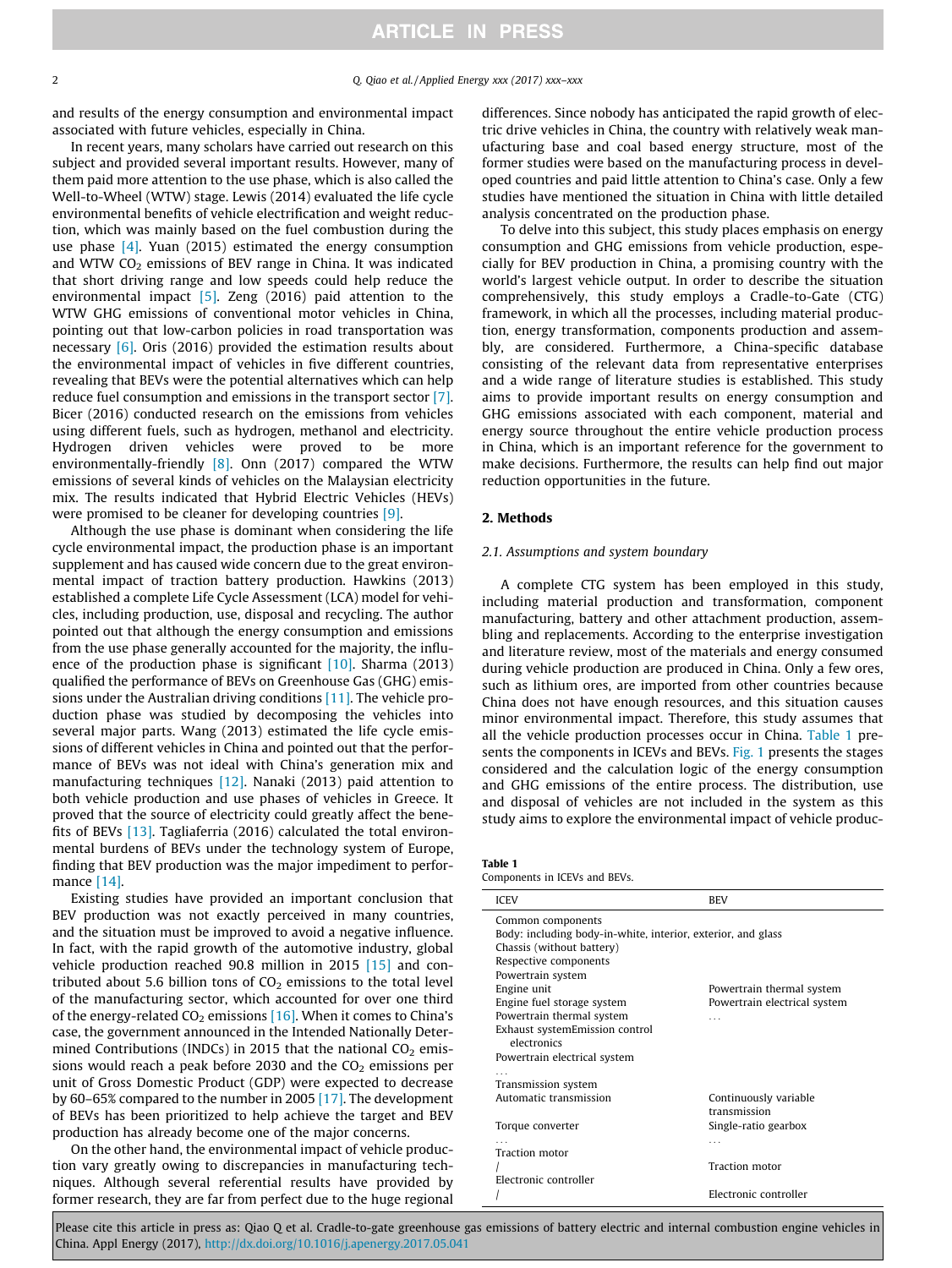# Q. Qiao et al. / Applied Energy xxx (2017) xxx–xxx 3

<span id="page-2-0"></span>

Fig. 1. Vehicle production model and boundary defined.

tion. The negligible energy consumption and GHG emissions caused by few materials used in auxiliary, such as kaolin, are not calculated.

For more details, material production and transformation refer to the entire process from ore mining and extraction to shaping. The components and attachments are divided into three parts: common components represent the general components of ICEVs and BEVs, such as the body and chassis; respective components represent the different systems between ICEVs and BEVs, such as the automatic transmission for an ICEV and the continuously variable transmission for a BEV; batteries and attachments represent the extra supplements of ICEVs and BEVs. Assembly not only includes the gathering of essential components, but also takes pre-techniques such as stamping, welding and painting into consideration. Distribution is the transport process for both ICEVs and BEVs. Replacement refers to the production, transport and assembly of the components should be replaced during the vehicle's life time, such as tires and batteries. In addition, transportation of materials and components should be considered. According to the investigated enterprises, the factories are always built close to the suppliers to reduce transportation costs. Therefore, the standard 9.3 t-load trucks are most commonly used to cover the distance of about 100 km. Otherwise, other transportations are more efficient in some special cases. For instance, China is not able to mine and process a mass of lithium ores, and most of lithium products are imported from Chile. Under such circumstances, ships are more likely to be used for transportation. However, such circumstances are quite rare when considering the entire vehicle production process. In order to evaluate the major effect of transportation, this study assumes that manufacturers use the standard 9.3 t-load trucks, and the distance to cover is about 100 km. Error exists due to the various transportations adopted by different manufacturers to cover different distances, but it is not significant according to our investigations and other reliable model assumptions [\[18\].](#page-11-0)

When it comes to the energy consumption and GHG emissions, all the energy related processes are taken into consideration, as well as both direct emissions and indirect emissions under the definition of Scope 3 [\[19\].](#page-11-0) In short, GHG emissions are estimated based on the manufacturing techniques, which determine the materials, energy input and non-combustion GHG emissions. Additionally, the emissions associated with materials and energy are estimated throughout their entire life cycles, including extraction, processing and consumption.

# 2.2. Vehicle specifications

As mentioned above, over 250,000 BEVs have been produced in China during 2015, but this is small-scale in comparison to China's over 24 million vehicles production [\[1\].](#page-11-0) Meanwhile, the annual growth rate of BEVs was nearly 100 times larger than the growth rate of ICEVs [\[20\].](#page-11-0) Therefore, in order to provide the most representative result now and in the future, standard mid-size ICEVs and BEVs with conventional materials are chosen as the reference vehicles in this study, as presented in [Table 2](#page-3-0). The reference vehicles have similar common components and different propulsion technologies, which are similar in dynamic and endurance performances.

As the weight distributions of the same vehicles are similar worldwide and China's context is unclear, this study employs the general parameters from the Automotive System Cost Model (ASCM) established by Oak Ridge National Laboratory [\[21\].](#page-11-0) Some additional parameters, such as the weight distribution of attachments and fluids, are imported from the Greenhouse Gases, Regulated Emissions, and Energy Use in Transportation Model (GREET) established by Argonne National Laboratory (ANL) [\[22\].](#page-11-0) In detail,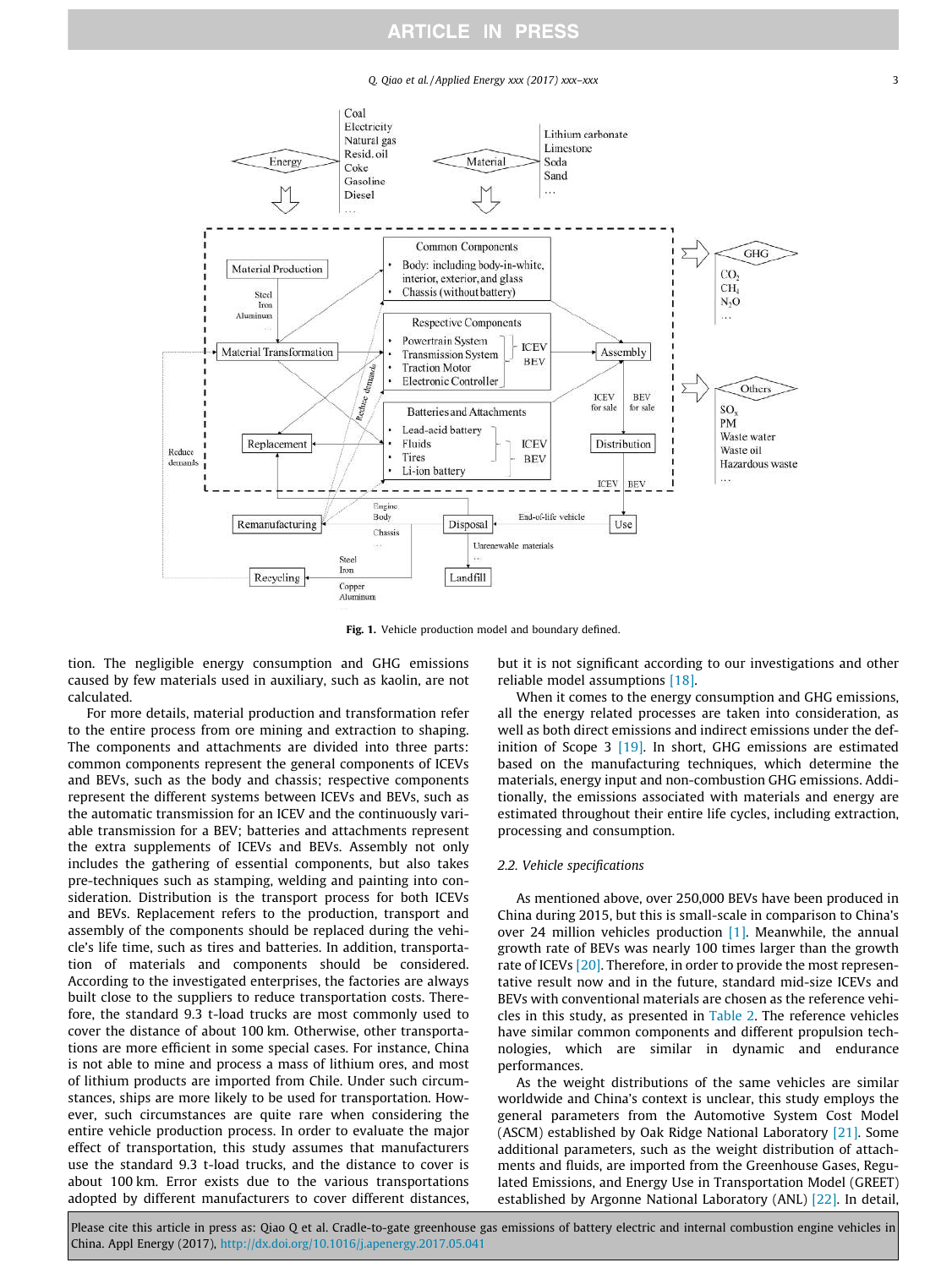### <span id="page-3-0"></span>4 Q. Qiao et al. / Applied Energy xxx (2017) xxx–xxx

#### Table 2

Material composition for the reference vehicles.

| ICEV without batteries, tires and fluids (kg) |              |                                | BEV without batteries, tires and fluids (kg) |                    |                |  |
|-----------------------------------------------|--------------|--------------------------------|----------------------------------------------|--------------------|----------------|--|
| Total                                         |              | 1292                           | Total                                        |                    | 1692           |  |
| (a) Major parts                               |              |                                |                                              |                    |                |  |
| Steel                                         |              | 805                            | Steel                                        |                    | 1123           |  |
| Cast iron                                     |              | 141                            | Cast iron                                    |                    | 34             |  |
| Wrought aluminum                              |              | 28                             | Wrought aluminum                             |                    | 18             |  |
| Cast aluminum                                 |              | 60                             | Cast aluminum                                |                    | 93             |  |
| Copper                                        |              | 24                             | Copper                                       |                    | 79             |  |
| Magnesium                                     |              | $\Omega$                       | Magnesium                                    |                    | $\Omega$       |  |
| Glass                                         |              | 37                             | Glass                                        |                    | 59             |  |
| Average plastic                               |              | 144                            | Average plastic                              |                    | 205            |  |
| Rubber                                        |              | 29                             | Rubber                                       |                    | 30             |  |
| Others                                        |              | 24                             | Others                                       |                    | 51             |  |
| Sources                                       |              | [21, 22]                       |                                              |                    |                |  |
| NMC battery (kg)                              |              | LFP battery (kg)               |                                              | Others (kg)        |                |  |
| Total                                         | 171          | Total                          | 228                                          | Lead-acid battery  | 15(2)          |  |
| (b) Batteries and others                      |              |                                |                                              |                    |                |  |
| Active material                               | 48           | Active material                | 56                                           | Polypropylene      | 1              |  |
| Graphite/carbon                               | 0            | Graphite/carbon                | 0                                            | Lead               | 11             |  |
| Binder                                        | 0            | Binder                         | 0                                            | Sulfuric acid      | 1              |  |
| Copper                                        | 0            | Copper                         | 0                                            | Fiberglass         | 0              |  |
| Wrought aluminum                              | 31           | Wrought aluminum               | 35                                           | Water              | $\overline{2}$ |  |
| Electrolyte: LiPF <sub>6</sub>                | 0            | Electrolyte: LiPF <sub>6</sub> | 0                                            | Others             | $\Omega$       |  |
| Ethylene Carbonate                            | 4            | Ethylene Carbonate             | 5                                            | <b>Tires</b>       | 36(3)          |  |
| Dimethyl Carbonate                            | 19           | Dimethyl Carbonate             | 28                                           | Steel              | 12             |  |
| Polypropylene                                 | 34           | Polypropylene                  | 47                                           | Rubber             | 24             |  |
| Polyethylene                                  | 0            | Polyethylene                   | 0                                            | <b>Fluids</b>      | 26             |  |
| Polyethylene terephthalate                    | 3            | Polyethylene terephthalate     | 6                                            | <b>Brake fluid</b> | 1(3)           |  |
| Steel                                         | 9            | Steel                          | 18                                           | Transmission fluid | 1(1)           |  |
| Thermal insulation                            | 9            | Thermal insulation             | 18                                           | Windshield fluid   | 3(19)          |  |
| Coolant: Glycol                               | 3            | Coolant: Glycol                | 4                                            | Adhesives          | 14             |  |
| <b>Electronic Parts</b>                       | $\mathbf{1}$ | <b>Electronic Parts</b>        | $\mathbf{1}$                                 | Powertrain coolant | 7(3)           |  |
| Sources                                       | $[24]$       |                                |                                              | $[22]$             |                |  |

Notes:

(a) Numbers in the parentheses denote the replacing times during the vehicle's life time (omit zero).

(b) Tires for both kinds of vehicles are defined as standard radial tires.

(c) External loss, such as the depreciation of facilities for assembly, are not considered.

the total weight has been adjusted based on the average case in MY2010 of the Autonomie model, and most of the parameters are estimated through enterprise investigations, literature reviews and dismantling reports. The weight distribution of most components is included, as well as various reliable advanced technologies. For instance, the specifications of battery in BEVs are considered based on the development of traction battery industry in China. According to the industry research, LiFePO<sub>4</sub> (LFP) batteries shared about 52% of the entire market in China in 2015. While the number for  $Li(NiCoMn)O<sub>2</sub>$  (NMC) batteries is 39%, and other kinds of batteries haven't formed scale [\[23\]](#page-11-0). Therefore, LFP and NMC batteries are both chosen as the objects and have formed a bifurcation in this study. When it comes to battery specification, due to the lack of clear technical standards in China, this study utilizes the parameters provided by the Battery Performance and Cost (BatPaC) model [\[24\]](#page-11-0), which are normalized through existing literatures and reports.

### 2.3. Mathematical formulation

The energy consumption and GHG emissions of all the vehicles and different components can be calculated through Eqs.  $(1)$ – $(6)$ .

$$
EC = \sum_{i} \sum_{j} EC_{Si,j} \tag{1}
$$

$$
GE = \sum_{i} GE_{NGi} + \sum_{i} \sum_{j} GE_{Si,j}
$$
 (2)

where EC denotes the total life cycle energy consumption per ICEV/ BEV (MJ);  $EC_{Si,j}$  denotes the consumption of energy j during the stage i per ICEV/BEV (MJ); GE denotes the total life cycle GHG emissions per ICEV/BEV (kg CO<sub>2</sub>eq);  $GE_{NCi}$  denotes the non-combustion GHG emissions during stage *i* per ICEV/BEV (kg CO<sub>2</sub>eq);  $GE_{Si,j}$ denotes the GHG emissions of energy j consumed during the stage  $i$  per ICEV/BEV (kg CO<sub>2</sub>eq);

$$
EC_{Si,j} = \sum_{k} m_k EC_{i,j,k}
$$
 (3)

$$
GE_{NGi} = \sum_{k} m_k (GE_{mi,k} + \sum_{p} M_p GE_{Mi,p})
$$
\n(4)

$$
GE_{Si,j} = \sum_{k} m_k GE_{i,j,k} \tag{5}
$$

where  $m_k$  denotes the weight of material k per ICEV/BEV (t);  $M_p$ denotes the weight of material  $p$  input per ICEV/BEV (t);  $EC_{i,j,k}$ denotes the consumption of energy  $j$  associated with every  $t$  of material k during the stage i (MJ/t);  $GE_{mi,k}$  denotes the noncombustion GHG emissions associated with every t of material k during the stage i (kg  $CO<sub>2</sub>eq/t$ );  $GE<sub>Mik</sub>$  denotes the GHG emissions associated with the input of material  $p$  (e.g. kaolin) for every t of material k during the stage i (kg  $CO<sub>2</sub>eq/t$ );  $GE<sub>i,i,k</sub>$  denotes the GHG emissions of energy  $j$  consumed for every t of material  $k$  during the stage  $i$  (kg CO<sub>2</sub>eq/t);

$$
GE_{i,j,k} = EF_j EC_{i,j,k} \tag{6}
$$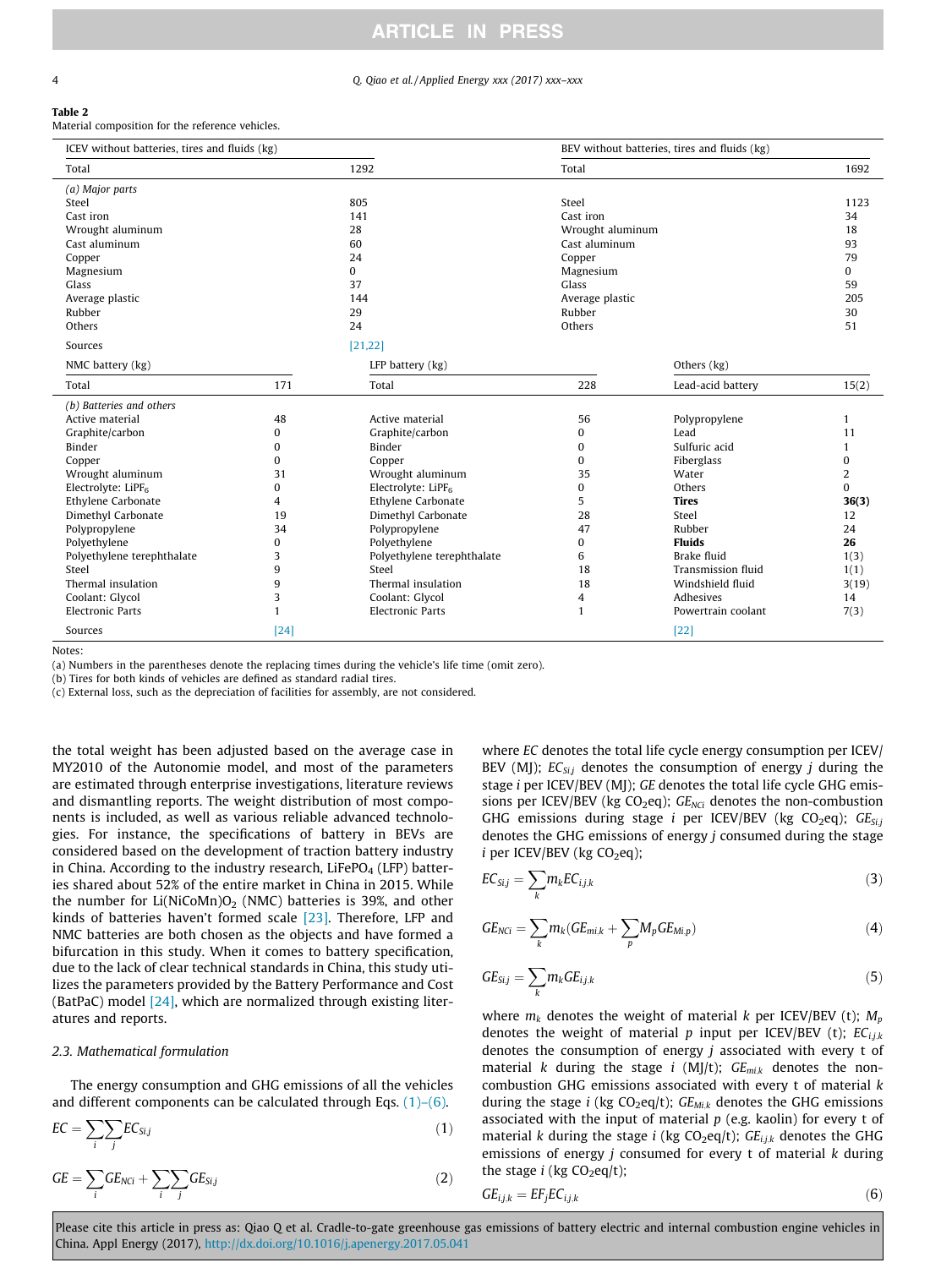where  $EF_i$  denotes the life cycle GHG emission factor of energy  $j$  (kg  $CO<sub>2</sub>eq/MI);$ 

# 2.4. Data

# 2.4.1. Material production and transformation for components production

[Table 3](#page-3-0) presents energy consumption from the production and transformation of materials used in vehicles without batteries, tires and fluids. As mentioned in [Table 1](#page-1-0), although an ICEV or BEV (without batteries, tires and fluids) is made up of various different materials, and several certain materials such as steel, iron, aluminum, copper and plastic account for over 90% by weight. Therefore, this study focuses on these materials and analyzes their cradle-to-gate energy consumption and GHG emissions in details. For the other materials, due to the lack of reliable data in China, the reference results from GREET [\[18\]](#page-11-0), Keoleian et al. [\[25\]](#page-11-0), Burn-ham et al. [\[26\]](#page-11-0) and Brown [\[27\]](#page-11-0) are imported.

The steel production and transformation defined in this study comprises iron ore extraction, ore processing, coke production, sintering, iron-making, steel-making and steel transformation. The Blast Furnace-Basic Oxygen Furnace (BF-BOF) technique and the Electric Arc Furnace (EAF) technique are chosen as the ironmaking and steel-making methods according to the proportion [\[28\].](#page-11-0) Subsequent steps such as casting, rolling and cutting are also included followed by transformation techniques including stamping and machining to prepare the steel for component production. Most of the data is derived from one of the biggest steel factories in China [\[29\]](#page-11-0), while the coke production is considered based on the reports of Chinese coke producers [\[21\]](#page-11-0). The data for steel transformation is imported from GREET [\[18\]](#page-11-0).

The iron used in vehicles is mostly for the engine, indicating that the transformation process consists of iron casting, forging and machining. The pre-treatment process of casting iron is similar with steel, including ore extraction and processing. The additional data is gathered from GREET.

The aluminum is divided into two parts: cast aluminum and wrought aluminum, which is distinguished by the processing methods. Before transformation, the process includes bauxite mining, anode and alumina production, smelting and lastly producing the ingots. The data related to aluminum production is based on the estimation of primary aluminum production in China [\[30\],](#page-11-0) while the other data is gathered from GREET.

The copper is used mainly for wire drawing in vehicles, which only requires simple processing methods. In other words, most of the energy consumption and GHG emissions of copper production are created during primary production processes such as smelting and refining. In addition, compared with steel, aluminum and iron, copper content is minor in the vehicles. Therefore, this study only considers the specific energy consumption of copper. The energy consumption is estimated based on the manufacturing techniques in China [\[31\]](#page-11-0).

Average plastic includes all kinds of plastic used in vehicles, such as polypropylene, polyethylene, acrylonitrile-butadienestyr ene, and polyvinyl chloride Since the Chinese chemical plants have not reported reliable data, this study employs the data from GREET instead.

[Table 4](#page-5-0) is the supplement to [Table 2,](#page-3-0) which is focused on the materials used in batteries and other attachments. Fluids are not included because they are considered as materials input and discussed in Section 2.4.3.

The active material is the most important part for Li-ion batteries. This causes a huge amount of energy consumption and GHG emissions. Since the Li-ion battery industry is still in a preliminary stage and is growing fast in China, detailed data is not obtainable and the total value is used instead, which is from one of China's major battery plants [\[32\].](#page-11-0) The total energy consumption and GHG emissions of the active material are 125,306 MJ/t, 1866 kg- $CO<sub>2</sub>$ eq/t for the NMC battery, and 113,017 MJ/t, 1641 kg-CO<sub>2</sub>eq/t for the LFP battery.

Other materials refer to a series of supplementary materials to support the battery operation, including graphite/carbon, binder, copper, aluminum, electrolyte, plastic, steel, coolant, thermal insulation and electronic parts. Some of them, such as steel, aluminum, copper and plastic, have been analyzed above. Others are estimated based on the common production techniques [\[33\]](#page-11-0).

Rubber is the key material of tires, and tire industry is well developed in China. In this study, the whole process from exploitation to tire shaping is taken into consideration. And the data is employed from a general radial tire plant in China [\[34\].](#page-11-0)

#### 2.4.2. Components and vehicle assembly

The assembling process has been divided into six parts: paint production [\[35\]](#page-11-0) and painting [\[36\],](#page-11-0) Heating, Ventilation and Air Conditioning (HVAC) and lighting, material handling, heating, air compressing and welding [\[37\].](#page-11-0) The battery assembly is considered based on China's situation [\[38\]](#page-11-0). [Table 5](#page-5-0) presents the detailed energy consumption of them.

#### 2.4.3. GHG emission factors

GHG emissions are identified as the combination of  $CO<sub>2</sub>$ , CH<sub>4</sub> and  $N_2O$  emissions in this study, while they are converted into  $CO<sub>2</sub>$  equivalent ( $CO<sub>2</sub>$ eq), and the global warming potentials are 1, 25 and 298. This study estimates the GHG emissions through energy and material consumption. Therefore, the life cycle emission factors of different kinds of energy are important to insure reliable results, as presented by [Table 6.](#page-5-0)

The life cycle GHG emissions associated with energy are from production and combustion stages. In detail, the GHG emissions from the production of coal, natural gas, residual oil, gasoline, die-

Table 3

Energy consumption of the production and transformation of materials used in vehicles (without batteries, tires and fluids).

| Energy consumption $(MJ/t)$ | Steel        | Iron     | Aluminum |          | Copper   | Average plastic |  |
|-----------------------------|--------------|----------|----------|----------|----------|-----------------|--|
|                             |              |          | Wrought  | Cast     |          |                 |  |
| Total                       | 45,571       | 9299     | 68,161   | 73,771   | 26,225   | 25,534          |  |
| Coal                        | 21,300       | 0        | 47,802   | 50,426   | 4387     | 433             |  |
| Electricity                 | 2001         | 692      | 14,660   | 15.368   | 5460     | 1492            |  |
| Natural gas                 | 8277         | 5742     | 5699     | 7977     | $\bf{0}$ | 19.784          |  |
| Coke                        | 12,117       | 2639     | 0        | $\Omega$ | $\Omega$ | 0               |  |
| Residual oil                | 253          | 194      | 0        | 0        | 6812     | 3566            |  |
| Gasoline                    |              | n.       |          | $\Omega$ | $\Omega$ | 62              |  |
| Diesel                      | 39           | 30       | 0        | 0        | 9566     | 1,97            |  |
| BFG                         | 1087         | $\Omega$ | 0        | $\Omega$ | $\Omega$ |                 |  |
| COG                         | 494          | 0        | 0        | 0        | 0        | 0               |  |
| Sources                     | [18, 29, 43] | [18]     | [18, 30] |          | $[31]$   | $[18]$          |  |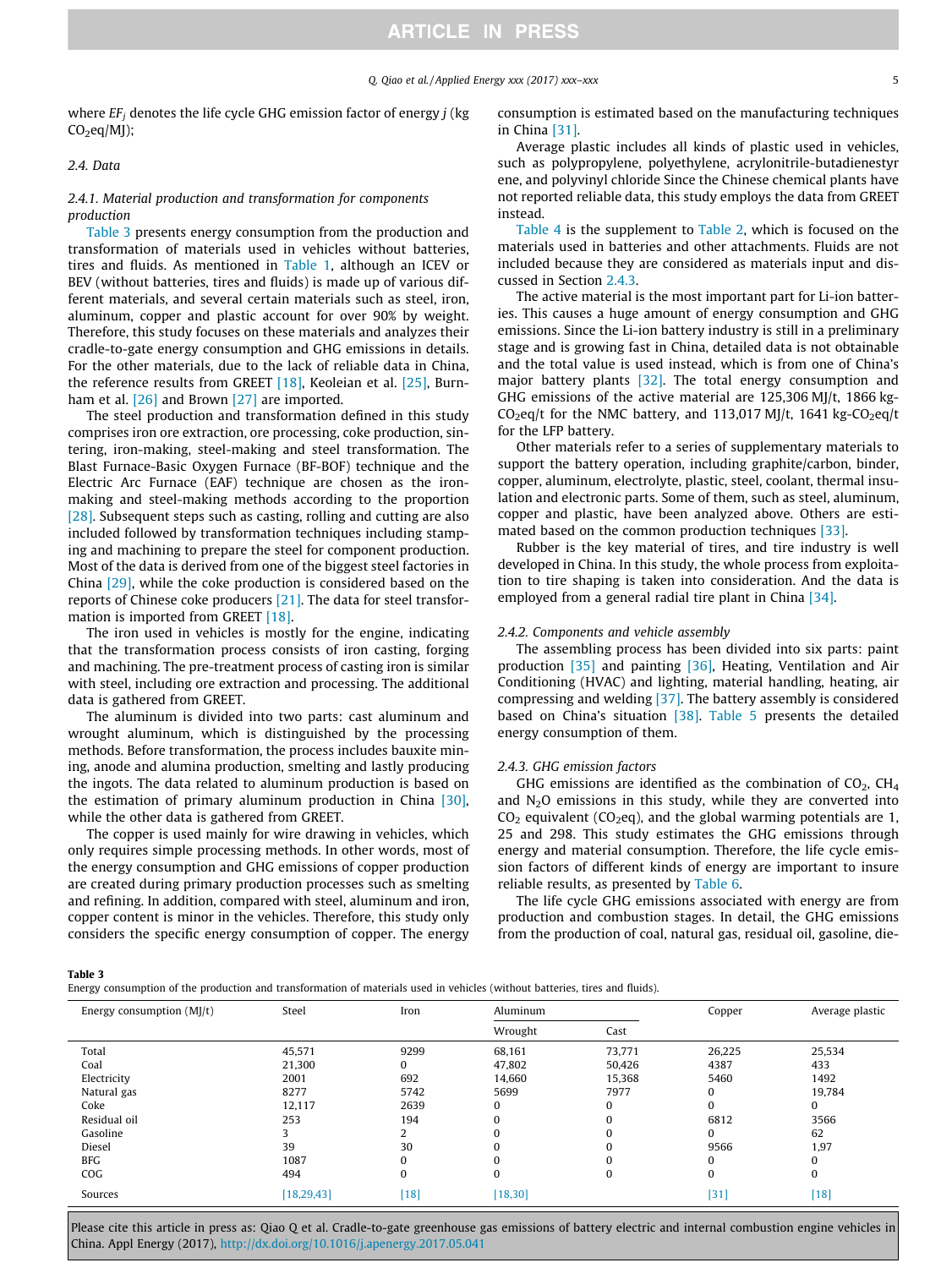### <span id="page-5-0"></span>6 Q. Qiao et al. / Applied Energy xxx (2017) xxx–xxx

#### Table 4

Energy consumption of the production and transformation of materials used in batteries and other attachments.

| Energy consumption $(MJ/t)$ | Active material |         | Other materials | Rubber |        |
|-----------------------------|-----------------|---------|-----------------|--------|--------|
|                             | NMC             | LFP     | NMC             | LFP    |        |
| Total                       | 125,306         | 113,017 | 59,514          | 52,464 | 40,051 |
| Coal                        |                 |         | 11,992          | 12,067 | 0      |
| Electricity                 |                 |         | 40,630          | 32,871 | 751    |
| Natural gas                 |                 |         | 4408            | 4753   | 21,639 |
| Coke                        |                 |         | 173             | 187    | 0      |
| Residual oil                |                 |         | 1188            | 1369   | 17,661 |
| Gasoline                    |                 |         |                 |        |        |
| Diesel                      |                 |         | 1098            | 1191   | 0      |
| BFG                         |                 |         | 17              | 17     |        |
| COG                         |                 |         |                 | 8      | 0      |
| Sources                     | $[32]$          |         | $[33]$          |        | $[34]$ |

### Table 5

Energy consumption of components and vehicle assembly.

| Energy consumption (MJ per vehicle) | Painting    | HVAC and lighting | Material handling | Heating   | Air compressing     | Welding |                   | Battery assembly  |                      |
|-------------------------------------|-------------|-------------------|-------------------|-----------|---------------------|---------|-------------------|-------------------|----------------------|
| Total                               | 2727        | 290               | 60                | 3143      | 80                  | 120     | <b>NMC</b><br>257 | <b>LFP</b><br>257 | Lead-acid<br>40      |
| Coal<br>Electricity<br>Natural gas  | 302<br>2425 | 0<br>290<br>0     | 0<br>60<br>0      | 0<br>3143 | $\bf{0}$<br>80<br>0 | 120     | 162<br>95         | 162<br>95         | $\Omega$<br>15<br>25 |
| Sources                             | $[35 - 37]$ |                   |                   |           |                     |         | [38]              |                   |                      |

#### Table 6

Life cycle GHG emission factors.

| Life cycle GHG emission factors $(g-CO_2eq/Ml, g-CO_2eq/kWh)$ | Production | Combustion | Total | Sources      |
|---------------------------------------------------------------|------------|------------|-------|--------------|
| Coal                                                          | 2.4        | 95.1       | 97.5  | [39, 40, 44] |
| Electricity                                                   | 834.5      |            | 834.5 | [41, 42]     |
| Natural gas                                                   | 8.6        | 56.2       | 64.8  | [39, 40, 44] |
| Coke                                                          |            | 107.5      | 107.5 | [43, 44]     |
| Residual oil                                                  | 14.0       | 77.7       | 91.7  | [39, 40, 44] |
| Gasoline                                                      | 18.1       | 69.6       | 87.7  | [39, 40, 44] |
| Diesel                                                        | 16.3       | 74.4       | 90.7  | [39, 40, 44] |
| <b>BFG</b>                                                    |            | 260.1      | 260.1 | [44]         |
| <b>COG</b>                                                    |            | 44.5       | 44.5  | [44]         |
|                                                               |            |            |       |              |

Note:

(a) Blast Furnace Gas (BFG) and Coke Oven Gas (COG) are the by-products of coke production, indicating that the emission factors are included in the factor of coke production.

(b) Supplies used during the material production process, such as limestone, steam and oxygen, are calculated in terms of the energy (listed above) used based on the GREET model.

sel are estimated based on China's circumstance [\[39\]](#page-11-0) and the data is imported from SinoCenter database [\[40\]](#page-11-0). The GHG emission factor of electricity is considered more carefully. Since China is a big country, the provincial emission factors vary among a wide range. Meanwhile, vehicle production is related to various industries throughout the country, which makes it unreasonable to use the factor in one certain region. Therefore, this study estimates the provincial average GHG emission factor through the provincial grid emission factors [\[41\]](#page-11-0) and the weighted average generating capacity [\[42\].](#page-11-0) As mentioned above, the emission factor of coke production is imported from the reports of Chinese coke producers [\[43\].](#page-11-0) When it comes to the energy combustion, this study assumes that the combustion modes in China conform to the international standard. Therefore, the emission factors are imported from the Intergovernmental Panel on Climate Change (IPCC) guidelines [\[44\].](#page-11-0)

# 3. Results and analysis

# 3.1. Overview

[Fig. 2](#page-6-0) presents the detailed energy consumption and GHG emissions of each component, material and energy source. It has been revealed that the total energy consumption and GHG emissions of a BEV with an NMC/LFP battery are 92,392 MJ, 15,005 kg  $CO<sub>2</sub>$ eq/94,341 MJ, 15,174 kg CO<sub>2</sub>eq, which is 45%, 50%/48%, 52% greater than the level of an ICEV, 63,515 MJ, 9985 kg  $CO<sub>2</sub>$ eq, respectively. In order to concisely highlight the core sectors, several sectors accounting for only a little proportion are not labeled in this figure. In short, the larger energy consumption and GHG emissions of BEVs are mainly caused by certain sectors, such as the Li-ion batteries, and steel.

# 3.2. Energy consumption and GHG emissions of each component

[Fig. 3](#page-7-0) presents the detailed energy consumption and GHG emissions of each component.

Clearly, energy consumption and GHG emissions of the body (including the body-in-white, interior, exterior and glass) and chassis (without battery) are 21,577 MJ, 2810 kg  $CO<sub>2</sub>$ eq and 13,051 MJ, 1710 kg CO<sub>2</sub>eq for an ICEV; 34,250 MJ, 4460 kg CO<sub>2</sub>eq and 20,648 MJ, 2706 kg  $CO<sub>2</sub>$ eq for a BEV with an NMC/LFP battery, the number is quite large for the reference vehicles. Li-ion batteries in the BEV cause huge amounts of additional energy consumption and GHG emissions. In actuality, the values for an NMC/LFP battery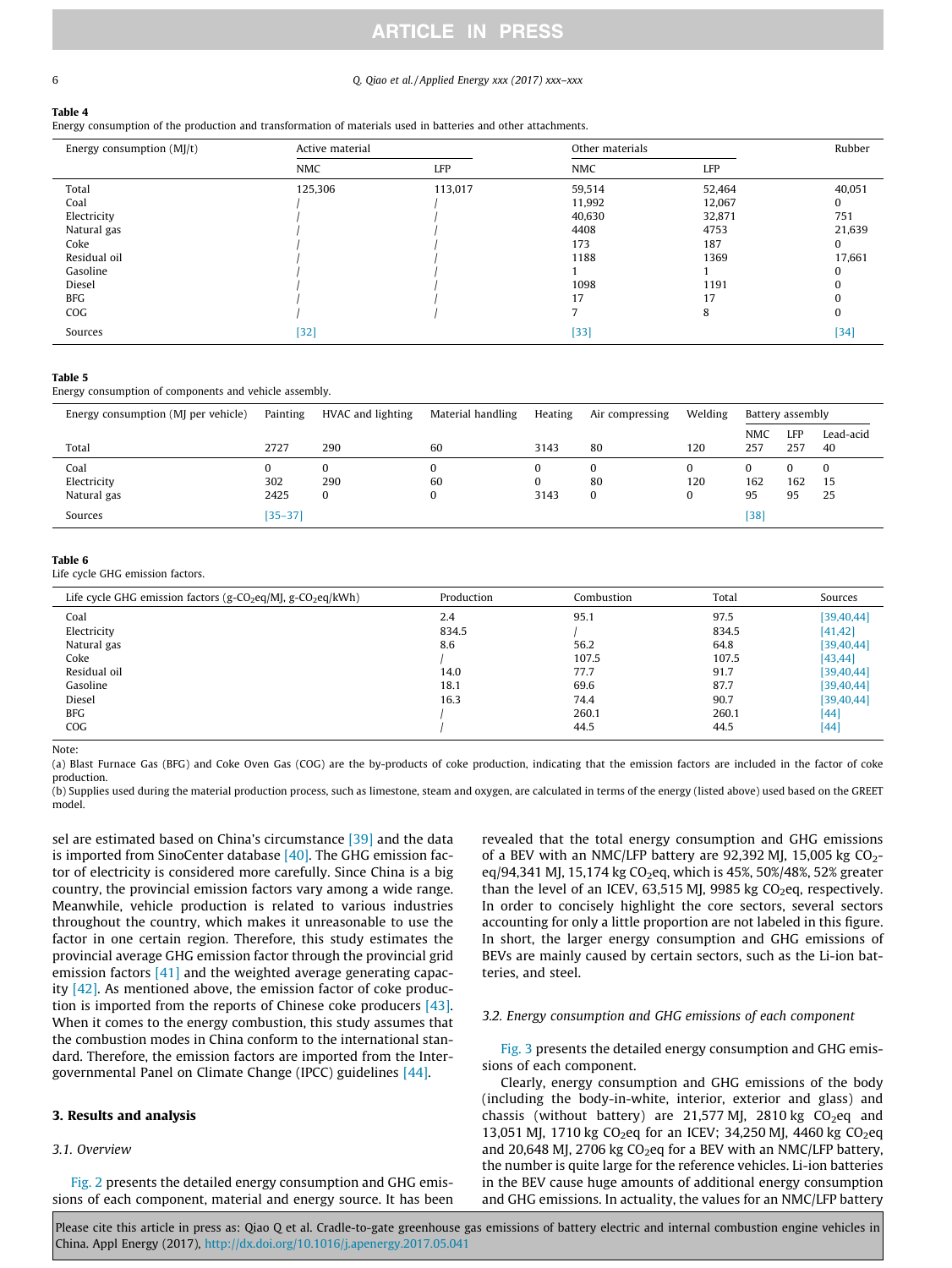Q. Qiao et al. / Applied Energy xxx (2017) xxx–xxx 7

<span id="page-6-0"></span>

Fig. 2. Total energy consumption and GHG emissions.

are 10,117 MJ, 2896 kg CO<sub>2</sub>eq/12,066 MJ, 3066 kg CO<sub>2</sub>eq, which is determined that BEV production consumes more energy and emits more GHG. Furthermore, the energy consumption and GHG emissions of several other components of a BEV are also larger than those of an ICEV due to the larger weight.

# 3.3. Energy consumption and GHG emissions of each material

[Fig. 4](#page-7-0) presents the detailed energy consumption and GHG emissions of each material.

When it comes to the materials, steel appears to be dominant due to the vast consumption in both ICEVs and BEVs. The energy consumption and GHG emissions of steel are 38,881 MJ, 5048 kg  $CO<sub>2</sub>$ eq for an ICEV, 53,498 MJ, 6946 kg  $CO<sub>2</sub>$ eq for a BEV with an NMC battery, and 53,549 MJ, 6952 kg  $CO<sub>2</sub>$ eq for a BEV with an LFP battery, accounting for the largest proportion. Aluminum is also an important material as it is used in several light-weight components. It is worth mentioning that the active materials used in an NMC/LFP battery result in 6,016/6334 MJ energy consumption and 1,866/1641 kg  $CO<sub>2</sub>$ eq GHG emissions, and the preliminary production techniques in China are responsible for such large values.

# 3.4. Energy consumption and GHG emissions of each energy source

[Fig. 5](#page-8-0) presents the detailed energy consumption and GHG emissions of each energy source. The GHG emissions from 'Others' are relatively high due to various non-combustion emissions embedded in this sector. However, this section aims to analyze the energy consumption and GHG emissions from different kinds of energy, the 'Others' sector is not analyzed in details.

Based on the steel production techniques in China, huge amounts of coal and coke are consumed during the BF-BOF process, which leads to high GHG emissions associated with coal and coke. Natural gas and electricity are widely used for the production of various materials, as well as component/vehicle assembly. It has been revealed that the GHG emissions of electricity consumption account for a larger proportion than the electricity consumption itself does, indicating that the GHG emission factor of electricity is more significant than the average level among all kinds of energy in China.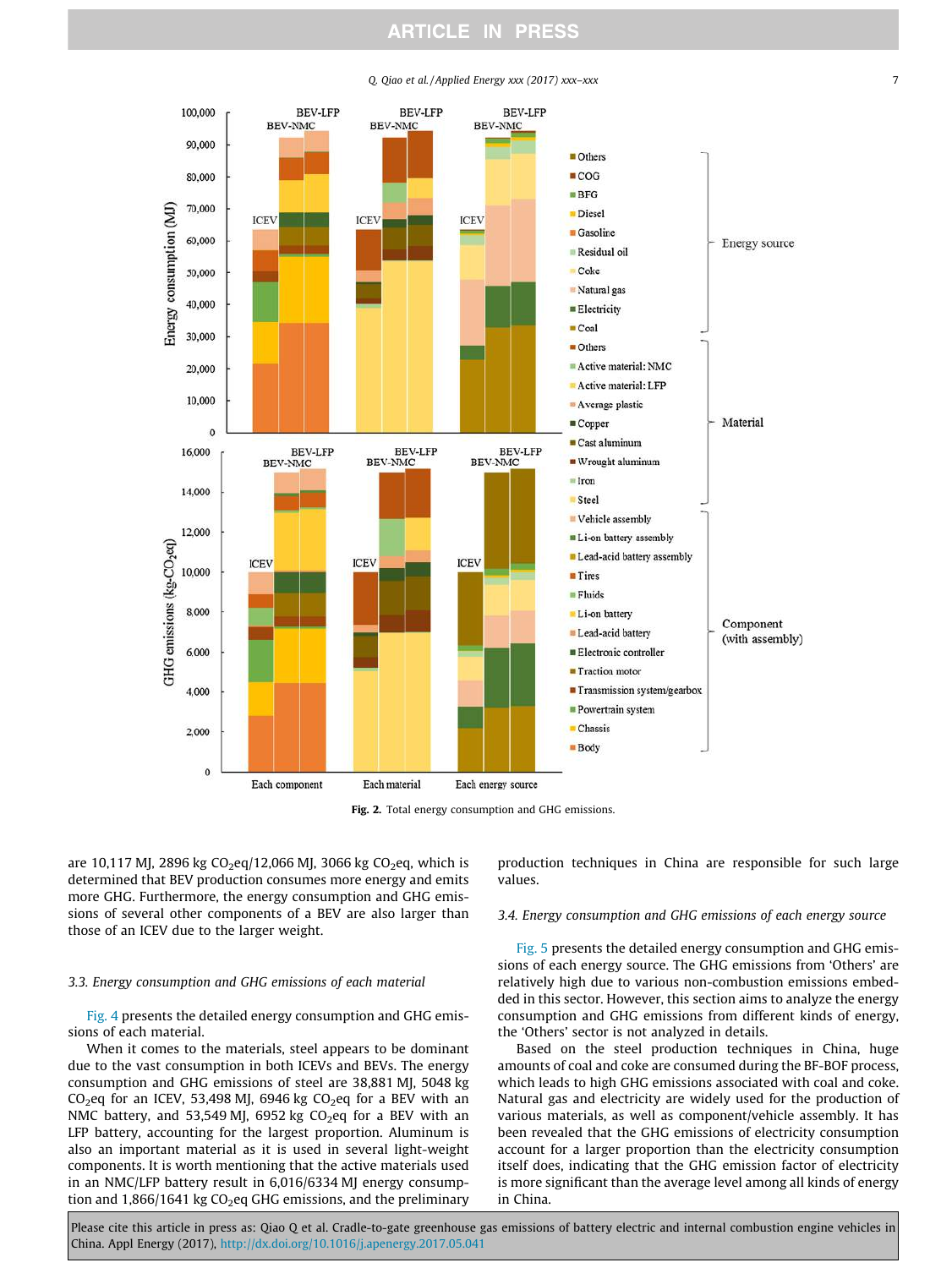### 8 Q. Qiao et al. / Applied Energy xxx (2017) xxx–xxx



Fig. 3. Energy consumption and GHG emissions of each component.



Fig. 4. Energy consumption and GHG emissions of each material.

<span id="page-7-0"></span>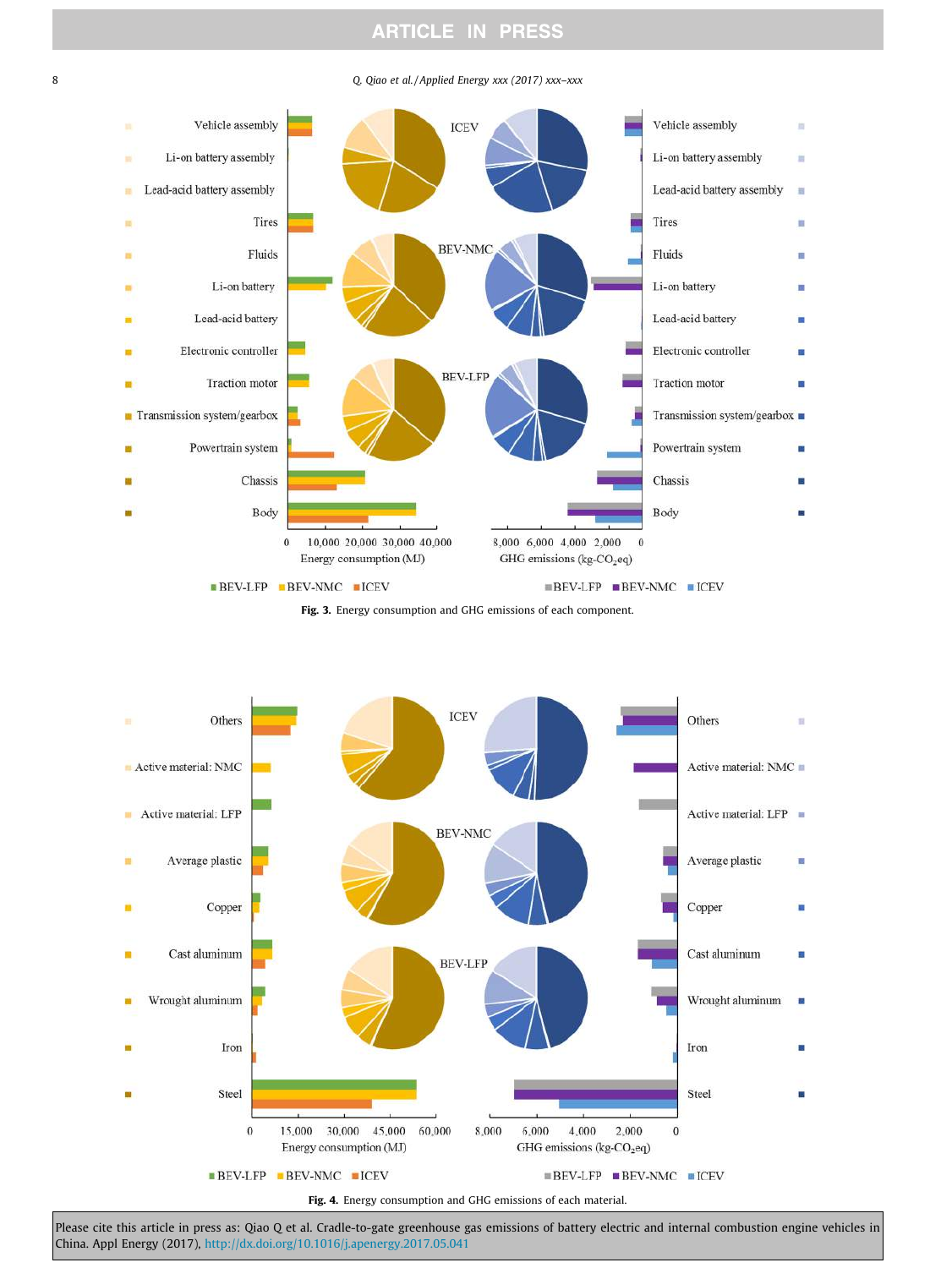Q. Qiao et al. / Applied Energy xxx (2017) xxx–xxx 9

<span id="page-8-0"></span>

Fig. 5. Energy consumption and GHG emissions of each energy source.

#### 3.5. Sensitivity analysis

According to the importance and technical trends of BEVs in China, three major sectors are analyzed in this section: curb weight; GHG emission factor of electricity production; energy con-sumption and GHG emissions of Li-ion battery production. [Fig. 6](#page-9-0) presents the results of analysis.

As mentioned in Section [2.2,](#page-2-0) the vehicle specifications are estimated based on enterprise investigations, literature reviews and dismantling reports. Errors exist due to the diversity of vehicles. In order to reflect the effect on results, this study calculated the energy consumption and GHG emissions when the curb weight is 10% heavier or lighter. As a result, the energy consumption of an ICEV, BEV-NMC and BEV-LFP are influenced by 8.0%, 7.5% and 7.3%, and the levels for GHG emissions are 7.3%, 6.7% and 6.6%.

On the other hand, a huge amount of electricity is consumed during vehicle production, and the GHG emission factor of electricity production is relatively large due to the coal-based grid mix in China. This study analyzes the effects by assuming a 10% larger or smaller GHG emission factor. Apparently, the energy consumption remains the same, and GHG emissions of an ICEV, BEV-NMC and BEV-LFP are influenced by 3.7%, 3.8% and 3.9%.

Furthermore, the Li-ion battery industry is in a preliminary stage in China, and very few studies were focused on the energy consumption and GHG emissions of the batteries, as well as the production standards. Therefore, this study considers the errors caused by Li-ion battery production. Parameter 0.9 and 1.1 are used to multiply the energy consumption and GHG emissions of an NMC/LFP battery production. Considering the total energy consumption and GHG emissions of a BEV with NMC/LFP battery, the decrements are 1.1%, 2.0%/1.3%, 2.0%, respectively. Due to the large uncertainty of the Li-ion battery production techniques, care must be taken when estimating the energy consumption and GHG emissions associated with batteries.

### 4. Discussion

# 4.1. Comparative simulation results

Several former research studies have provided benchmarks for the energy consumption or GHG emissions of ICEVs or BEVs. Argonne National Laboratory estimated the level in the U.S. and revealed that the GHG emissions of an ICEV are 7052 kg  $CO<sub>2</sub>$ eq, and the number for an equivalent BEV with NMC/LFP battery was 9,450/9222 kg CO<sub>2</sub>eq [\[18\],](#page-11-0) which were significantly lower than the values in China. The more advanced Li-ion battery production techniques and matured vehicle recycling industry were the dominating reasons. Alternatively, the situation in Europe was quite different. Hawkins estimated the GHG emissions of midsize ICEV and BEV production based on the Ecoinvent v2.2 database, and the results revealed that the GHG emissions of a BEV with an NMC/LFP battery were  $13/14$  t CO<sub>2</sub>eq, while an equivalent ICEV only emitted 6.5 t CO<sub>2</sub>eq  $[10]$ . In Australia, the situation was even worse because of the large GHG emission factor of electricity. A B-class BEV produced in Australia would create about 13 t  $CO<sub>2</sub>$ eq, and the number for an equivalent ICEV was about 8 t  $CO<sub>2</sub>$ eq [\[11\].](#page-11-0) When it came to the situation in China, Wang evaluated the environmental impact of a B-class BEV produced in China. The author pointed out that about 10.2 t  $CO<sub>2</sub>$ eq would be created if 40% of the materials used in the vehicle were recycled materials. The number was relatively small due to the large proportion of recycled materials [\[12\]](#page-11-0).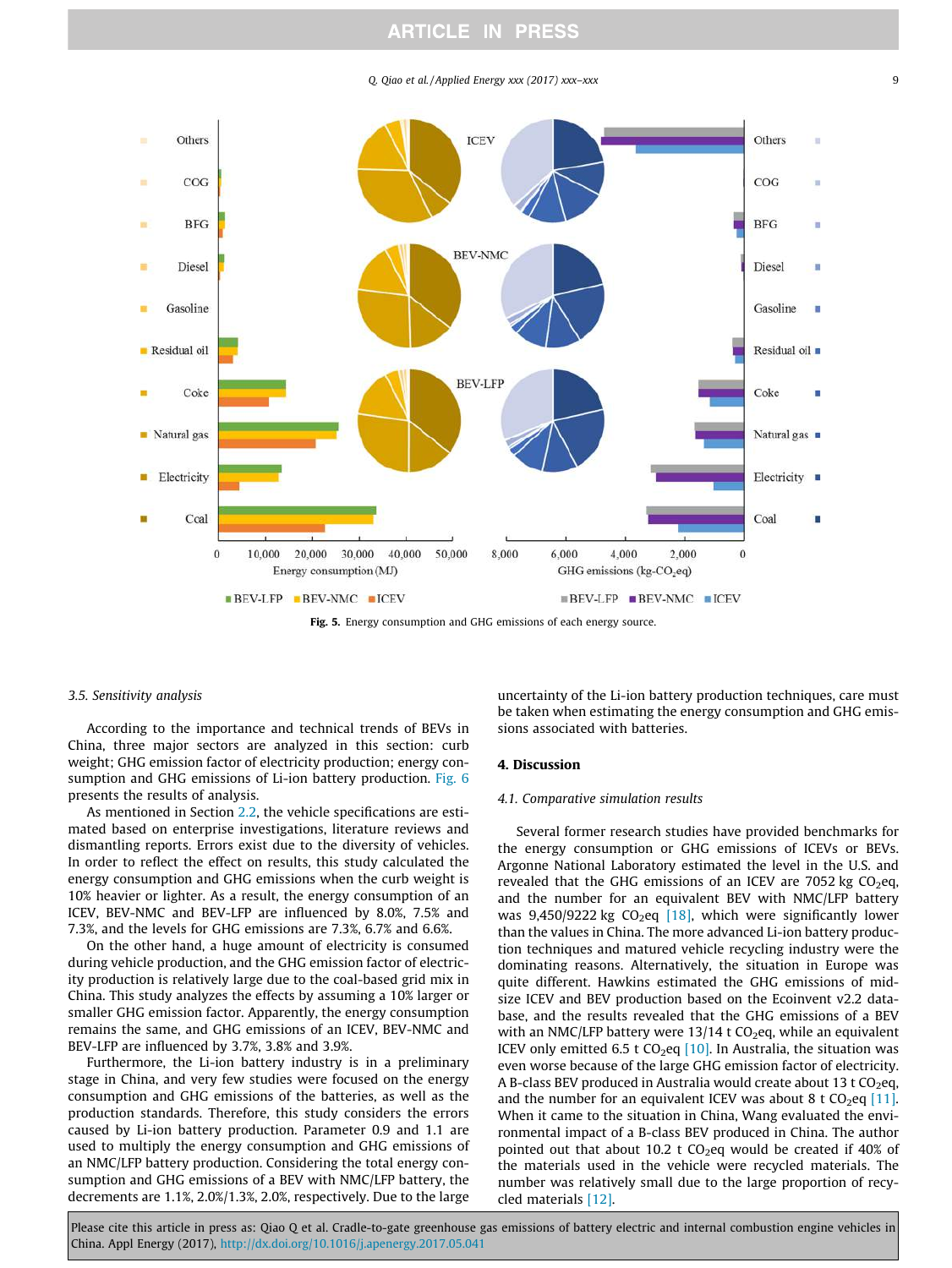<span id="page-9-0"></span>10 Q. Qiao et al. / Applied Energy xxx (2017) xxx–xxx



Fig. 6. Energy consumption and GHG emissions when (a) curb weight, (b) GHG emission factor of electricity production, (c) energy consumption and GHG emissions of Li-ion battery production are multiplied by sensitivity parameters.

In short, the results vary in a wide range among different regions due to the variable production techniques and auxiliary industries. However, all the reference results have showed that the environmental impact of BEV production is much worse than it of ICEV production, which matches the results in this study.

# 4.2. Mitigation opportunities

BEVs are designed to obtain more environmental benefits, but the energy consumption and GHG emissions of BEV production are much larger than those of ICEV production in China. According to the results in this study, several mitigation opportunities can be expected:

(a) From a component point of view, Li-ion battery production techniques have a large room for improvement. The U.S. has cleaner production techniques for Li-ion batteries, which only lead to about 1.1 t  $CO<sub>2</sub>$ eq GHG emissions for NCM/LFP battery production  $[18]$ , one third of the level in China. Furthermore, the manufacturing techniques of other parts can be improved as well. For example, if the best available technologies are adopted by the steel production, the energy consumption can be reduced from 45.6 GJ/t to 21.0 GJ/t [\[18\]](#page-11-0), which can save up to 30% of the total energy consumed during vehicle production.

In order to improve the situation, Chinese government should pay more attention to integrate or outlaw the scattered midget plants and promote leading plants to research and develop more advanced products. There is no doubt that the products from midget plants are cheaper and have lower performance. They are profitable but inhibit the motivation to develop advanced products. In recent years, China has already introduced a series of policies to rule the manufacturing industry, but the regulatory power remains to be enhanced.

(b) From a material point of view, the vehicle recycling industry ought to be developed in China. The energy consumption and GHG emissions of several materials production, such as steel, aluminum and active materials, are quite large.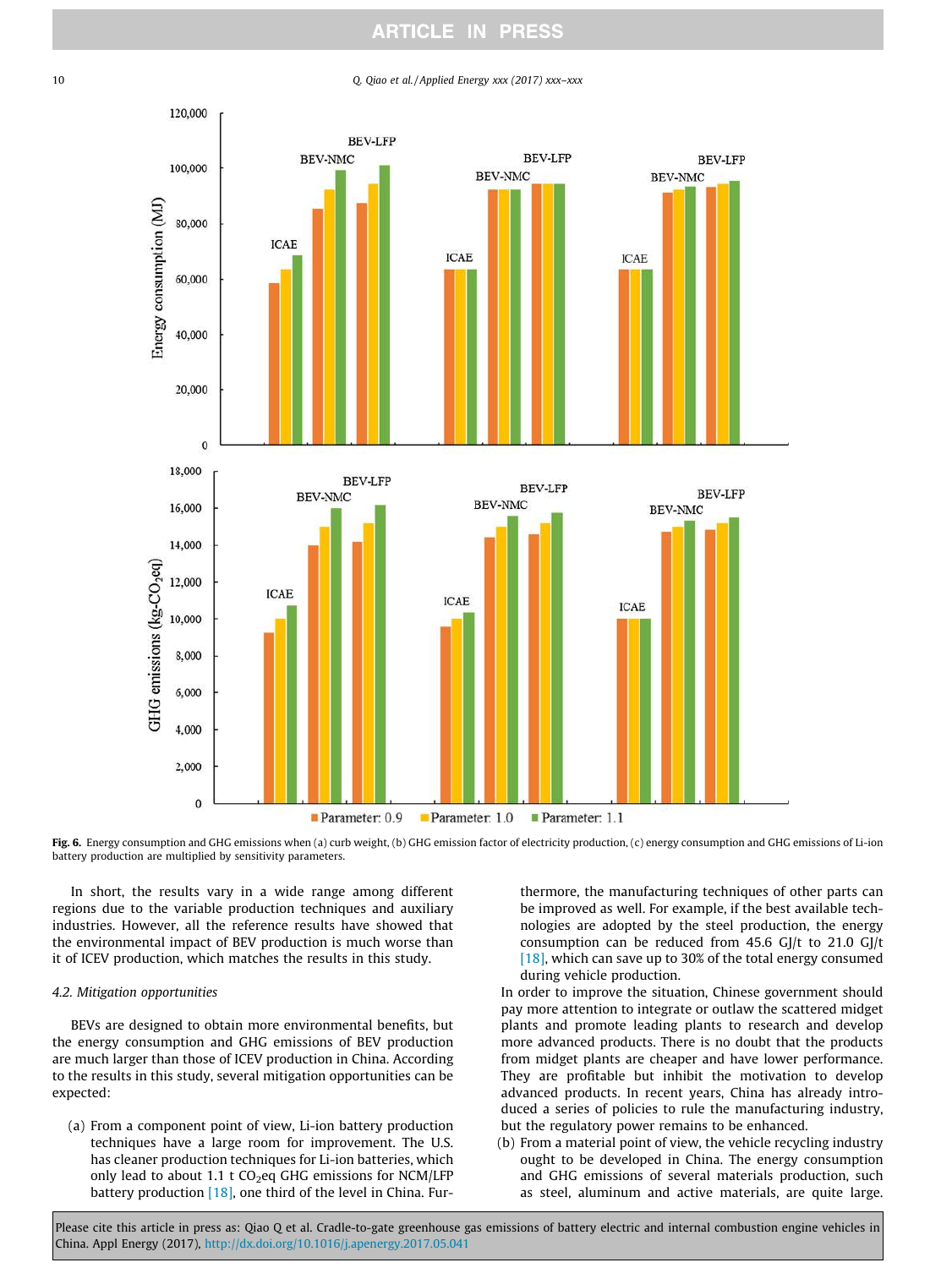Although not all the materials in the vehicles can be recycled. This circumstance can be effectively improved by using recycled materials. However, the recycled steel only accounts for 11% of the total steel consumption in China, while the proportion is 56% in the EU, 70% in the U.S. and 90% in Turkey  $[45]$ . For example, 3.1 t CO<sub>2</sub>eq GHG emissions can be reduced by recycling an 1145 kg ICEV in China, implying a similar reduction rate for the BEVs without batteries [\[46\]](#page-12-0). In addition, considering the situation in the U. S., the reduction rate of the energy consumption and GHG emissions of the Li-ion battery production is up to 48% by battery recycling [\[47\].](#page-12-0)

In order to gain environmental benefits from vehicle recycling, a series of measures should be taken. First, an efficient law and regulation system is necessary. Globally, vehicle recycling has attracted much attention and is well managed in many developed countries. In the U.S., driven by the profits and strict regulations, over 95% of the End-of-Life Vehicles (ELVs) are taken into recycling by specific enterprises, and about 80% of the materials can be recovered  $[48]$ . In the EU, all the European Member States are forced by the European Directive 2000/53/ EC to guarantee the 85% recycling rate for ELVs, and 95% of the materials should be recovered  $[49]$ . In Japan, a series of regulations focused on ELV management have been put into application since 2005. Unofficial leagues, which consist of vehicle manufacturers, recycling enterprises and non-profit organizations, play important roles in the vehicle recycling industry. Forced by the government and leagues, the recycling rate of ELVs reached 95% in 2015 [\[50\].](#page-12-0) In China, although detailed regulations have been introduced since 2001, a large number of ELVs are still managed illegally. The disorderly market and weak regulatory power make formal recycling enterprises hardly survive [\[51\].](#page-12-0) Taking the cases in developed countries as references, Chinese government should define the responsibilities of each participant in the vehicle recycling industry. For example, vehicle manufacturers in the U.S. and EU are responsible for the vehicle recycling, and they will be seriously punished if ELVs are not recycled appropriately. Chinese government is trying to establish a similar system, but it may take a long time to form the regulatory power.

Secondly, market mechanism can help establish the vehicle recycling industry. In fact, vehicle recycling, especially Li-ion battery recycling, is profitable. For example, as mentioned in the former section, China is poor at lithium ore mining and processing, and most of the lithium products are imported from Chile, which partly results in the high cost of Li-ion production. Li-ion battery recycling is an efficient way to provide lithium products, such as the NMC material  $[47]$ , which is the meaningful for both manufacturers and recycling enterprises. Actually, the leading vehicle recycling enterprises, such as Brunp Recycling, are growing rapidly in recent years. Chinese government can take advantage of the market mechanism to support formal enterprises.

Finally, China should pay attention to develop effective vehicle recycling techniques. A complete vehicle recycling process in developed countries is made up of three major stages: dismantling, shredding and post-shredding-treatments [\[52\]](#page-12-0). However, most domestic vehicle recycling enterprises in China are still in a preliminary stage, in which only basic techniques are adopted to recycle steel, iron scraps and rubber at low rates  $[46]$ . These enterprises have weak research and development power and little motivation to improve themselves, which do not contribute to the vehicle recycling industry in China. Therefore, the government can improve the standards for vehicle recycling enterprises and support the leading ones to develop advanced techniques. Furthermore, the Li-ion battery recycling techniques are different from normal vehicle recycling techniques. The most widely adopted technique is the hydrometallurgical process, which has been optimized by Retriev Technologies, one of the leading battery recycling enterprises in North America [\[53\].](#page-12-0) In China, the battery recycling industry is developed in only a few years and there are not many enterprises. The leading battery recycling enterprises have already been able to carry out the advanced hydrometallurgical process [\[54\].](#page-12-0) The government can support these enterprises and set relatively high standards for battery recycling enterprises to guarantee the orderly market.

(c) From an energy point of view, China is paying attention to optimizing the energy structure and reducing the emission factors of the grid mix. For example, the application of solar power, nuclear power and wind power is bound to reduce the emission factor of electricity, 835 g  $CO<sub>2</sub>$ eq/kWh in China, which is much higher than that in the U.S., 609 g  $CO<sub>2</sub>eq/kWh$ [\[18\].](#page-11-0) Therefore, the GHG emissions of vehicle production can be reduced indirectly.

On the other hand, as mentioned above, the GHG emission factor of electricity varies significantly among different provinces. Chinese government can consider supporting the manufacturing plants carrying out energy intensive processes in the provinces with low emission factors. For instance, GHG emissions of primary aluminum production vary from 8.2 (Qinghai) to 21.7 (Inner Mongolia) t-CO<sub>2</sub>eq/t-ingot due to the huge amount of electricity consumed during the production process and the large disparity between the factors in Qinghai and Inner Mongolia [\[30\]](#page-11-0). In fact, the government aims to reduce the industrial pollution and has introduced policies to support the factories built in the northwest, causing that China's industrial center is gradually moving from northeast China to northwest China [\[55\].](#page-12-0)

# 5. Conclusions

In order to reflect the environmental impact when ICEVs are replaced with BEVs in China, the country with the largest BEV output and automotive market worldwide, this study estimates the CTG energy consumption and GHG emissions of vehicles, which is an important phase during the vehicle life cycle. Standard midsize passenger ICEV and BEV with NMC/LFP batteries are chosen as the reference vehicles. The total energy consumption and GHG emissions are 63,515 MJ, 9985 kg  $CO<sub>2</sub>$ eq for an ICEV, 92,392 MJ, 15,005 kg CO<sub>2</sub>eq for a BEV with an NMC battery and 94,341 MJ, 15,174 kg  $CO<sub>2</sub>$ eq for an EV with an LFP battery. Comparatively speaking, the values for an EV are about 50% higher than those for an ICEV. The results are analyzed from each component, material and energy source points of view. Considering the components, Li-ion batteries incur nearly 13% of total energy consumption and 20% of total GHG emissions of BEV production. From a material point of view, steel, aluminum and active materials lead to about 60%, 10% and 7% of total energy consumption and 50%, 17% and 11% of total GHG emissions respectively. When it comes to energy sources, coal, coke, electricity and natural gas account for about 36%, 16%, 10% and 30% of total energy consumption.

Aiming to find out the mitigation opportunities, this study analyzes three major methods. First, manufacturing techniques, especially energy intensive processes, can be improved to reduce the energy consumption and then the GHG emissions. For example, a Li-ion battery produced in the U.S. only creates one third of the GHG emissions of it produced in China. Secondly, vehicle recycling is an efficient way to reduce the material consumption, which indirectly reduce the energy consumption and GHG emissions. If all the vehicle materials can be recycled to produce new vehicles, about 30% of the energy consumption and GHG emissions can be saved.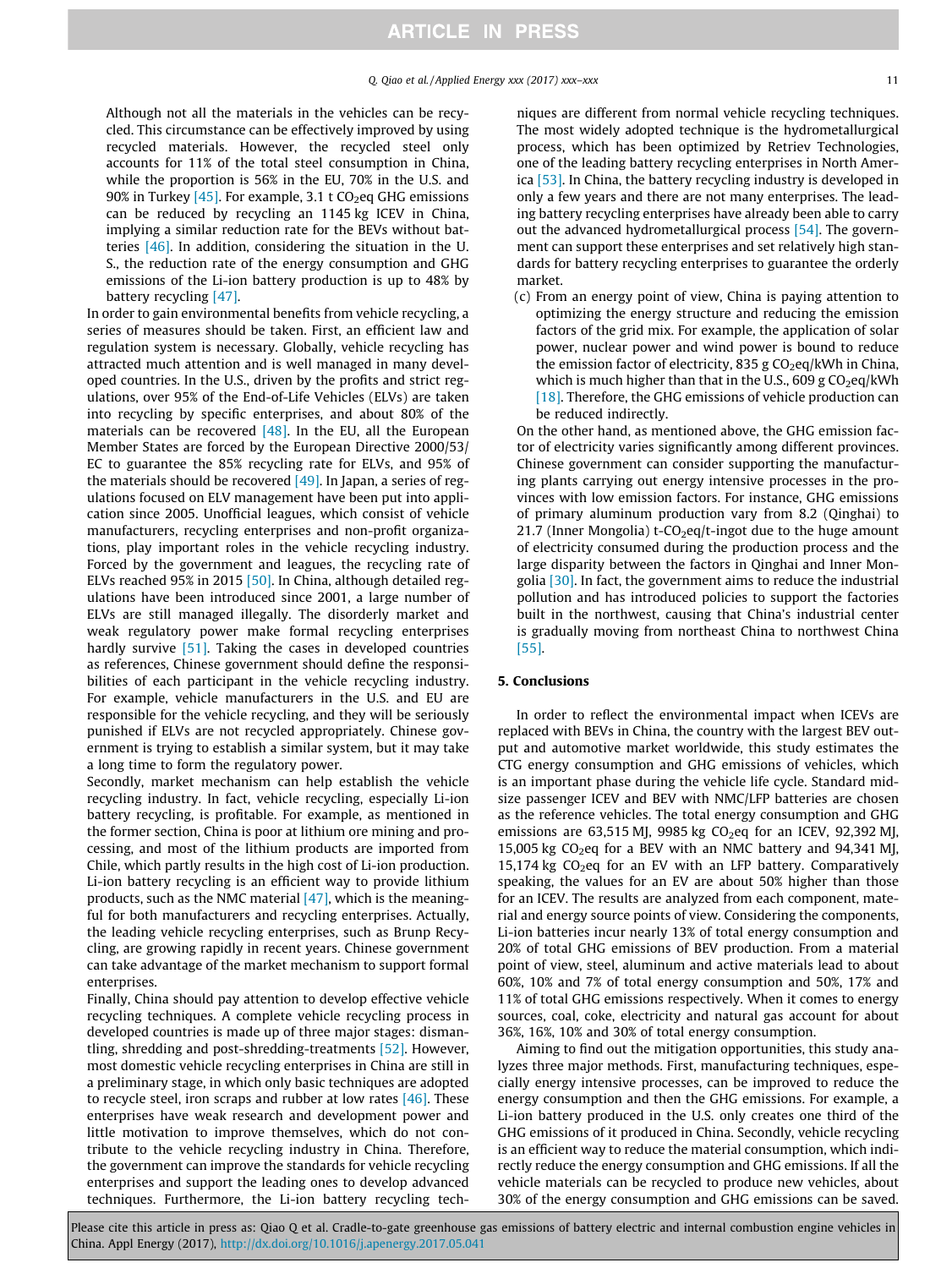<span id="page-11-0"></span>12 Q. Qiao et al. / Applied Energy xxx (2017) xxx–xxx

Finally, the energy structure in China is being improved gradually. The fossil fuels are replaced with renewable and clean energy such as solar power, which helps reduce the GHG emission factor of electricity to approach the level in developed countries. This will reduce the GHG emissions of vehicle production as well.

Errors exist due to the uncertain curb weight, GHG emission factor of electricity production and Li-ion battery production technique. Therefore, sensitivity analysis is carried out to evaluate the effect of these three sectors. As a result, when the curb weight, GHG emission factor of electricity production, or energy consumption and GHG emissions of Li-ion battery production are changed by 10%, the results are changed by about 7%, 4% or 2%, respectively. Due to the rapid growth of vehicle industry in China, care must be taken before drawing conclusions in the future.

Despite the important results provided by this study, further research studies are required to obtain more precise estimations. For example, the vehicle specifications and other technological parameters are unclear in China, causing a certain amount of error. On the other hand, due to the rapid growth of vehicle industry in China, a regularly updated database containing the vehicle specifications, manufacturing parameters, emission factors and energy efficiency should be established.

### Acknowledgements

This study is sponsored by the National Natural Science Foundation of China (71403142, 71690241, 71572093), Beijing Natural Science Foundation (9162008), State Key Laboratory of Automotive Safety and Energy (ZZ2016-024). The authors would like to thank the anonymous reviewers for their reviews and comments.

#### References

- [1] China Association of Automobile Manufacturers (CAAM). China Automotive Industry Yearbook 2016. China Association of Automobile Manufacturers Press, 2016a.
- [2] Chinese State Council. Energy Saving and New Energy Vehicles Development Plan (2012–2020). Beijing, China 2012. [http://www.gov.cn/zwgk/2012-07/](http://www.gov.cn/zwgk/2012-07/09/content_2179032.htm) [09/content\\_2179032.htm](http://www.gov.cn/zwgk/2012-07/09/content_2179032.htm) [accessed October 2016].
- [3] [Bauer C, Hofer J, Althaus HJ, Duce AD, Simons A. The environmental](http://refhub.elsevier.com/S0306-2619(17)30543-3/h0015) [performance of current and future passenger vehicles: life cycle assessment](http://refhub.elsevier.com/S0306-2619(17)30543-3/h0015) [based on a novel scenario analysis framework. Appl Energy 2015;157:871–83](http://refhub.elsevier.com/S0306-2619(17)30543-3/h0015).
- [4] [Lewis AM, Kelly JC, Keoleian GA. Vehicle lightweighting vs. electrification: life](http://refhub.elsevier.com/S0306-2619(17)30543-3/h0020) [cycle energy and GHG emissions results for diverse powertrain vehicles. Appl](http://refhub.elsevier.com/S0306-2619(17)30543-3/h0020) [Energy 2014;126:13–20.](http://refhub.elsevier.com/S0306-2619(17)30543-3/h0020)
- [5] [Yuan X, Li L, Gou H, Dong T. Energy and environmental impact of battery](http://refhub.elsevier.com/S0306-2619(17)30543-3/h0025) [electric vehicle range in China. Appl Energy 2015;157:75–84](http://refhub.elsevier.com/S0306-2619(17)30543-3/h0025).
- [6] [Zeng Y, Tan X, Gu B, Wang Y, Xu B. Greenhouse gas emissions of motor vehicles](http://refhub.elsevier.com/S0306-2619(17)30543-3/h0030) [in Chinese cities and the implication for China's mitigation targets. Appl](http://refhub.elsevier.com/S0306-2619(17)30543-3/h0030) [Energy 2016;184:1016–25.](http://refhub.elsevier.com/S0306-2619(17)30543-3/h0030)
- [7] [Oris F, Muratori M, Rocco M, Colombo E, Rizzoni G. A multi-dimensional well](http://refhub.elsevier.com/S0306-2619(17)30543-3/h0035)[to-wheels analysis of passenger vehicles in different regions: primary energy](http://refhub.elsevier.com/S0306-2619(17)30543-3/h0035) consumption,  $CO<sub>2</sub>$  emissions, and economic cost. Appl Energy [emissions, and economic cost. Appl Energy](http://refhub.elsevier.com/S0306-2619(17)30543-3/h0035) [2016;169:197–209.](http://refhub.elsevier.com/S0306-2619(17)30543-3/h0035)
- [8] [Bicer Y, Dincer I. Comparative life cycle assessment of hydrogen, methanol and](http://refhub.elsevier.com/S0306-2619(17)30543-3/h0040) [electric vehicles from well to wheel. Int J Hydrogen Energy 2016](http://refhub.elsevier.com/S0306-2619(17)30543-3/h0040).
- [9] [Onn CC, Chai C, Rashid AFA, Karim MR, Yusoff S. Vehicle electrification in a](http://refhub.elsevier.com/S0306-2619(17)30543-3/h0045) [developing country: status and issue, from a well-to-wheel perspective.](http://refhub.elsevier.com/S0306-2619(17)30543-3/h0045) [Transport Res Part D: Transport Environ 2017;50:192–201](http://refhub.elsevier.com/S0306-2619(17)30543-3/h0045).
- [10] [Hawkins TR, Singh B, Majeau-Bettez G, Stromman AH. Comparative](http://refhub.elsevier.com/S0306-2619(17)30543-3/h0050) [environmental life cycle assessment of conventional and electric vehicles. J](http://refhub.elsevier.com/S0306-2619(17)30543-3/h0050) [Ind Ecol 2013;17\(1\):53–64](http://refhub.elsevier.com/S0306-2619(17)30543-3/h0050).
- [11] [Sharma R, Manzie C, Bessede M, Crawford RH, Brear MJ. Conventional, hybrid](http://refhub.elsevier.com/S0306-2619(17)30543-3/h0055) and electric vehicles for Australian driving conditions. Part 2: life cycle  $CO<sub>2</sub>$ -e [emissions. Transport Res Part C: Emerg Technol 2013;28:63–73](http://refhub.elsevier.com/S0306-2619(17)30543-3/h0055).
- [12] [Wang D, Zamel N, Jiao K, Zhou Y, Yu S, Du Q. Life cycle analysis of internal](http://refhub.elsevier.com/S0306-2619(17)30543-3/h0060) [combustion engine, electric and fuel cell vehicles for China. Energy](http://refhub.elsevier.com/S0306-2619(17)30543-3/h0060) [2013;59:402–12.](http://refhub.elsevier.com/S0306-2619(17)30543-3/h0060)
- [13] [Nanaki EA, Koroneos CJ. Comparative economic and environmental analysis of](http://refhub.elsevier.com/S0306-2619(17)30543-3/h0065) [conventional, hybrid and electric vehicles – the case study of Greece. J Clean](http://refhub.elsevier.com/S0306-2619(17)30543-3/h0065) [Prod 2013;53:261–6.](http://refhub.elsevier.com/S0306-2619(17)30543-3/h0065)
- [14] [Tagliaferria C, Evangelistia S, Acconciab F, Domenechc T, Ekinsc P, Barlettab D,](http://refhub.elsevier.com/S0306-2619(17)30543-3/h0070) [et al. Life cycle assessment of future electric and hybrid vehicles: a cradle-to](http://refhub.elsevier.com/S0306-2619(17)30543-3/h0070)[grave systems engineering approach. Chem Eng Res Des 2016;112:298–309](http://refhub.elsevier.com/S0306-2619(17)30543-3/h0070).
- [15] Organisation Internationale des Constructeurs d'Automobiles (OICA). Global Vehicle Production. Paris, France; 2016. <[http://www.oica.net/>](http://www.oica.net/) [accessed December 2016].
- [16] International Energy Agency (IEA). CO<sub>2</sub> Emissions from Fuel Combustion. Paris,<br>
France 2015<br>
Shttps://www.jea.org/statistics/ France 2015. Altrps://www.iea.org/statistics/ [relateddatabases/co2emissionsfromfuelcombustion/](https://www.iea.org/statistics/relateddatabases/co2emissionsfromfuelcombustion/)> [accessed December 2016].
- [17] Chinese State Council. Enhanced Actions on Climate Change: China's Intended Nationally Determined Contributions. Beijing, China 2015. <[http://www.](http://www.sdpc.gov.cn/xwzx/xwfb/201506/t20150630_710204.html) [sdpc.gov.cn/xwzx/xwfb/201506/t20150630\\_710204.html](http://www.sdpc.gov.cn/xwzx/xwfb/201506/t20150630_710204.html)> [accessed November 2016].
- [18] Argonne National Laboratory (ANL). The Greenhouse Gases, Regulated Emissions, and Energy Use in Transportation Model. Chicago University, U.S.; 2016. <<https://greet.es.anl.gov/>> [accessed October 2016].
- [19] Greenhouse Gas Protocol. What is the difference between direct and indirect emissions. Washington D.C., U.S. 2015. <[https://www.ghgprotocol.](https://www.ghgprotocol.org/calculation-tools/faq) [org/calculation-tools/faq>](https://www.ghgprotocol.org/calculation-tools/faq) [accessed December 2016].
- [20] Ministry of Industry and Information Technology.  $1 \sim 12$  Economic operation situation of automobile industry. Beijing, China 2016. [<http://www.miit.gov.](http://www.miit.gov.cn/n1146285/n1146352/n3054355/n3057585/n3057589/c4622317/content.html) [cn/n1146285/n1146352/n3054355/n3057585/n3057589/c4622317/content.](http://www.miit.gov.cn/n1146285/n1146352/n3054355/n3057585/n3057589/c4622317/content.html) [html>](http://www.miit.gov.cn/n1146285/n1146352/n3054355/n3057585/n3057589/c4622317/content.html) [accessed December 2016].
- [21] [Das S. A comparative assessment of alternative powertrains and body-in](http://refhub.elsevier.com/S0306-2619(17)30543-3/h0105)[white materials for advanced technology vehicles. SAE Technical Paper](http://refhub.elsevier.com/S0306-2619(17)30543-3/h0105) [2004:01–0573](http://refhub.elsevier.com/S0306-2619(17)30543-3/h0105).
- [22] [Burnham A. Updated vehicle specifications in the GREET vehicle-cycle](http://refhub.elsevier.com/S0306-2619(17)30543-3/h0110) [model. Argonne National Laboratory; 2012.](http://refhub.elsevier.com/S0306-2619(17)30543-3/h0110)
- [23] China Association of Automobile Manufacturers (CAAM). The development of chinese automobile industry annual report. Social Sciences Academic Press; 2016b.
- [24] [Nelson PA, Gallagher KG, Bloom I, Dees DW. Modeling the performance and](http://refhub.elsevier.com/S0306-2619(17)30543-3/h0120) [cost of lithium-ion batteries for electric-drive vehicles. Argonne National](http://refhub.elsevier.com/S0306-2619(17)30543-3/h0120) [Laboratory; 2011.](http://refhub.elsevier.com/S0306-2619(17)30543-3/h0120)
- [25] [Keoleian G, Miller S, Kleine R, Fang A, Mosley J. Life cycle material data update](http://refhub.elsevier.com/S0306-2619(17)30543-3/h0125) [for GREET model. Argonne National Laboratory; 2012](http://refhub.elsevier.com/S0306-2619(17)30543-3/h0125).
- [26] [Burnham A, Wang M, Wu Y. Development and applications of GREET 2.7 the](http://refhub.elsevier.com/S0306-2619(17)30543-3/h0130) [transportation vehicle-cycle model. Argonne National Laboratory; 2006.](http://refhub.elsevier.com/S0306-2619(17)30543-3/h0130)
- [27] [Brown HL. Energy analysis of 108 industrial processes. The Fairmont Press Inc.;](http://refhub.elsevier.com/S0306-2619(17)30543-3/h0135) [1996.](http://refhub.elsevier.com/S0306-2619(17)30543-3/h0135)
- [28] [Editorial Board of China Steel Yearbook. China Steel Yearbook](http://refhub.elsevier.com/S0306-2619(17)30543-3/h0140) [2015. Metallurgical Industry Press; 2015](http://refhub.elsevier.com/S0306-2619(17)30543-3/h0140).
- [29] [Jing R, Cheng JCP, Gan VJL, Woon KS, Irene MCL. Comparison of greenhouse gas](http://refhub.elsevier.com/S0306-2619(17)30543-3/h0145) [emission accounting methods for steel production in China. J Clean Prod](http://refhub.elsevier.com/S0306-2619(17)30543-3/h0145) [2014;83:165–72.](http://refhub.elsevier.com/S0306-2619(17)30543-3/h0145)
- [30] [Hao H, Geng Y, Hang W. GHG emissions from primary aluminum production in](http://refhub.elsevier.com/S0306-2619(17)30543-3/h0150) [China: regional disparity and policy implications. Appl Energy](http://refhub.elsevier.com/S0306-2619(17)30543-3/h0150) [2016;166:264–72](http://refhub.elsevier.com/S0306-2619(17)30543-3/h0150).
- [31] Zeng G, Yang J, Song X, Ly B. Energy consumption and carbon emissions [scenario analysis of pyrometallurgical copper based on LCA. China Popul](http://refhub.elsevier.com/S0306-2619(17)30543-3/h0155) [Resour Environ 2012;22\(4\):46–50.](http://refhub.elsevier.com/S0306-2619(17)30543-3/h0155)
- [32] [Wang Q. Cathodes materials of lithium ion battery comparative analysis based](http://refhub.elsevier.com/S0306-2619(17)30543-3/h0160) [on life cycle assessment M.S. Academic Dissertation. South China University of](http://refhub.elsevier.com/S0306-2619(17)30543-3/h0160) [Technology; 2012. p. 35–6](http://refhub.elsevier.com/S0306-2619(17)30543-3/h0160).
- [33] [Dunn JB, Gaines L, Barnes M, Wang M, Sullivan J. Material and energy flows in](http://refhub.elsevier.com/S0306-2619(17)30543-3/h0165) [the materials production, assembly, and end-of-life stages of the automotive](http://refhub.elsevier.com/S0306-2619(17)30543-3/h0165) [lithium-ion battery life cycle. Argonne National Laboratory; 2012](http://refhub.elsevier.com/S0306-2619(17)30543-3/h0165).
- [34] [Yang D, Jingru L, Jianxin Y, Ding N. Carbon footprint analysis of radial tyres of](http://refhub.elsevier.com/S0306-2619(17)30543-3/h0170) [passenger cars. Chinese J Populat Resources Environ 2014;24:110–4.](http://refhub.elsevier.com/S0306-2619(17)30543-3/h0170)
- [35] [Papasavva S, Kia S, Claya J, Gunther R. Characterization of automotive paints:](http://refhub.elsevier.com/S0306-2619(17)30543-3/h0175) [an environmental impact analysis. Prog Org Coat 2001;43\(1\):193–206](http://refhub.elsevier.com/S0306-2619(17)30543-3/h0175). [36] [Papasavva S, Kia S, Claya J, Gunther R. Life cycle environmental assessment of](http://refhub.elsevier.com/S0306-2619(17)30543-3/h0180)
- [paint processes. J Coatings Technol 2002;74\(925\):65–76.](http://refhub.elsevier.com/S0306-2619(17)30543-3/h0180)
- [37] [Sullivan JL, Burnham A, Wang M. Energy-consumption and carbon-emission](http://refhub.elsevier.com/S0306-2619(17)30543-3/h0185) [analysis of vehicle and component manufacturing. Argonne National](http://refhub.elsevier.com/S0306-2619(17)30543-3/h0185) [Laboratory; 2010.](http://refhub.elsevier.com/S0306-2619(17)30543-3/h0185)
- [38] [Lu Q, Wu PF, Shen WX, Wang XC, Zhang B, Wang C. Life cycle assessment of](http://refhub.elsevier.com/S0306-2619(17)30543-3/h0190) [electric vehicle power battery. Mater Sci Forum 2016;847:403–10.](http://refhub.elsevier.com/S0306-2619(17)30543-3/h0190)
- [39] National Development and Reform Commission (NDRC). Chinese low carbon development and training materials of listing of provincial greenhouse gas. Beijing, China 2014. [http://qhs.ndrc.gov.cn/gzdt/201403/t20140328\\_604827.](http://qhs.ndrc.gov.cn/gzdt/201403/t20140328_604827.html) [html](http://qhs.ndrc.gov.cn/gzdt/201403/t20140328_604827.html) [accessed December 2016].
- [40] [Chen YS. A study on life cycle ecological benefits assessment of automotive](http://refhub.elsevier.com/S0306-2619(17)30543-3/h0200) [parts \(unpublished publicly\) Ph.D. Academic Dissertation. Hunan University;](http://refhub.elsevier.com/S0306-2619(17)30543-3/h0200) [2014. p. 42–8.](http://refhub.elsevier.com/S0306-2619(17)30543-3/h0200)
- [41] [Ma C, Li S, Ge Q. Greenhouse gas emission factors for grid electricity for](http://refhub.elsevier.com/S0306-2619(17)30543-3/h0205) [Chinese provinces. Resources Sci 2014;36\(5\):1005–12](http://refhub.elsevier.com/S0306-2619(17)30543-3/h0205).
- [42] National Bureau of Statistics of China (NBSC). Annual Provincial Power Generation. Beijing, China; 2016. [<http://data.stats.gov.cn/easyquery.htm?](http://data.stats.gov.cn/easyquery.htm?cn=C01) [cn=C01>](http://data.stats.gov.cn/easyquery.htm?cn=C01) [accessed December 2016].
- [43] [Weng XH. Research about the problems exist in the statistics of](http://refhub.elsevier.com/S0306-2619(17)30543-3/h0215) [comprehensive energy consumption per unit product of coke in China.](http://refhub.elsevier.com/S0306-2619(17)30543-3/h0215) [Metall Econ Manage 2009;4:22–6](http://refhub.elsevier.com/S0306-2619(17)30543-3/h0215).
- [44] Intergovernmental Panel on Climate Change (IPCC). 2006 IPCC Guidelines for National Greenhouse Gas Inventories; 2006. [<https://www.ipcc-nggip.iges.or.](https://www.ipcc-nggip.iges.or.jp/public/2006gl) [jp/public/2006gl](https://www.ipcc-nggip.iges.or.jp/public/2006gl)> [accessed November 2016].
- [45] [Wübbeke J. Heroth T challenges and political solutions for steel recycling in](http://refhub.elsevier.com/S0306-2619(17)30543-3/h0225) [China. Resour Conserv Recycl 2014;87:1–7.](http://refhub.elsevier.com/S0306-2619(17)30543-3/h0225)